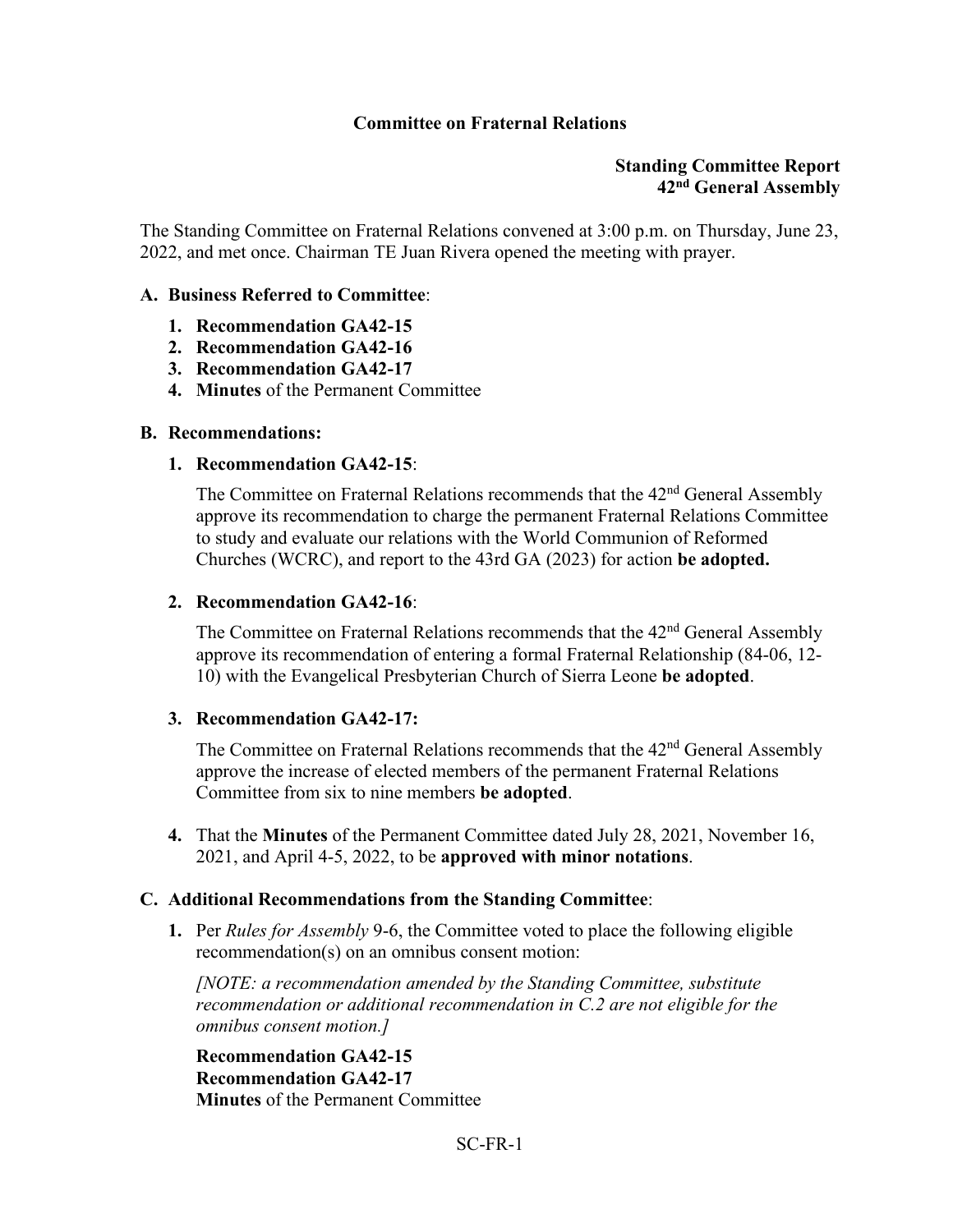# **2.** *(Enter any other recommendations here.)*

The Standing Committee commends the members of the Permanent Committee on Fraternal Relations for their good work during the past year.

*TE* William Heming closed the meeting with prayer.